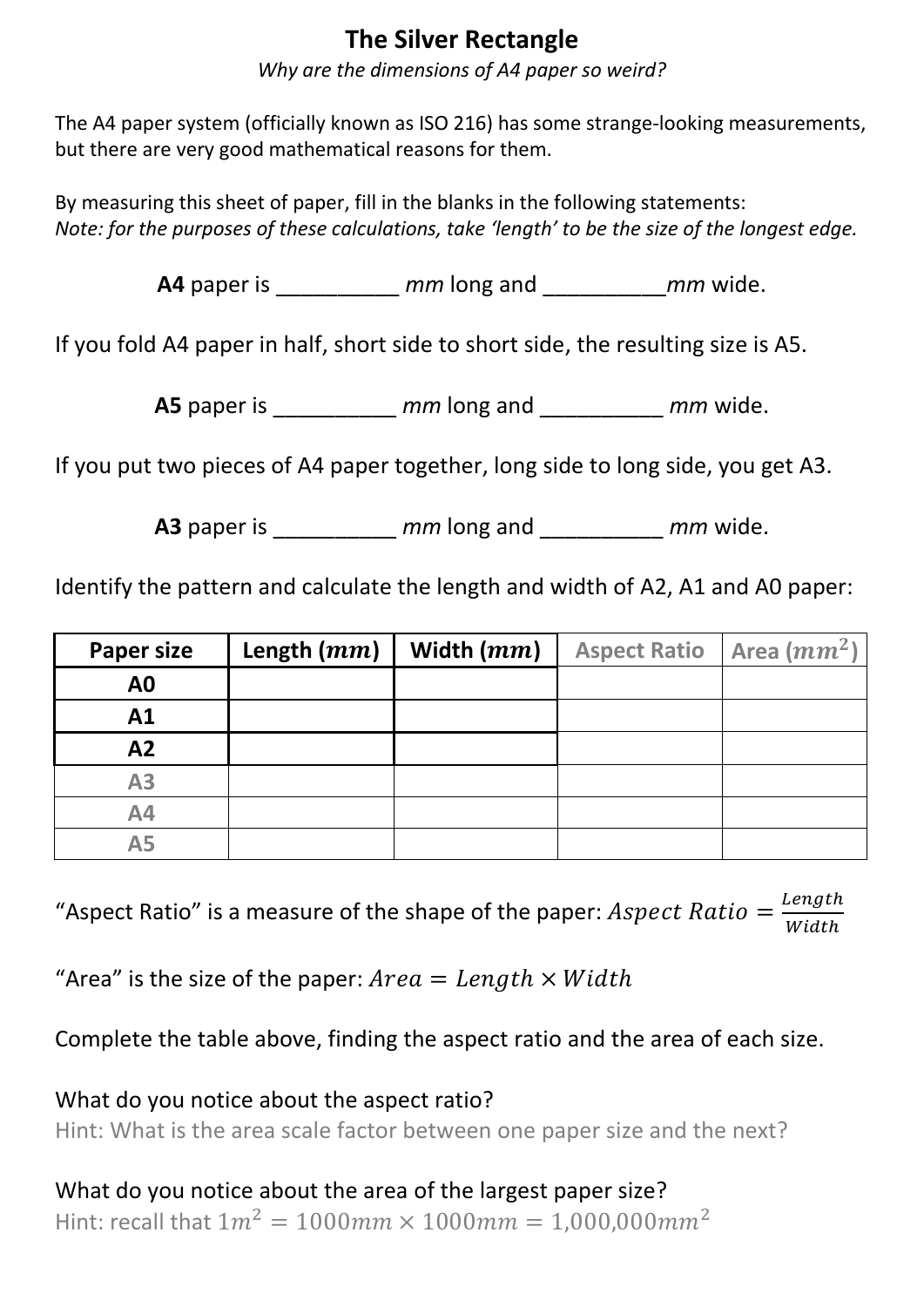# **The Silver Rectangle SOLUTIONS**

*Why are the dimensions of A4 paper so weird?*

The A4 paper system (officially known as ISO 216) has some strange-looking measurements, but there are very good mathematical reasons for them.

By measuring this sheet of paper, fill in the blanks in the following statements: *Note: for the purposes of these calculations, take 'length' to be the size of the longest edge.* 

**A4** paper is 297 *mm* long and 210 *mm* wide.

If you fold A4 paper in half, short side to short side, the resulting size is A5.

**A5** paper is 210 *mm* long and 148 *mm* wide.

If you put two pieces of A4 paper together, long side to long side, you get A3.

**A3** paper is 420 *mm* long and 297 *mm* wide.

Identify the pattern and calculate the length and width of A2, A1 and A0 paper:

| <b>Paper size</b> | Length $(mm)$ | Width $(mm)$ | <b>Aspect Ratio</b> | Area $(mm^2)$ |
|-------------------|---------------|--------------|---------------------|---------------|
| A0                | 1189          | 841          | 1.413793103         | 999949        |
| A <sub>1</sub>    | 841           | 594          | 1.415824916         | 499554        |
| A2                | 594           | 420          | 1.414285714         | 249480        |
| A <sub>3</sub>    | 420           | 297          | 1.414141414         | 124740        |
| A4                | 297           | 210          | 1.414285714         | 62370         |
| <b>A5</b>         | 210           | 148          | 1.418918919         | 31080         |

"Aspect Ratio" is a measure of the shape of the paper: Aspect Ratio =  $\frac{Length}{Width}$ Width

"Area" is the size of the paper:  $Area = Length \times Width$ 

Complete the table above, finding the aspect ratio and the area of each size.

### What do you notice about the aspect ratio?

Hint: What is the area scale factor between one paper size and the next?

 $\sqrt{2} \approx 1.414213562$ . All the numbers are almost the same, and close to  $\sqrt{2}$ . What do you notice about the area of the largest paper size? Hint: recall that  $1m^2 = 1000$   $mm \times 1000$   $mm = 1.000$ , 000  $mm^2$ 

The area of A0 paper is very nearly  $1m^2$ . It is  $51mm^2$  smaller, or this much: